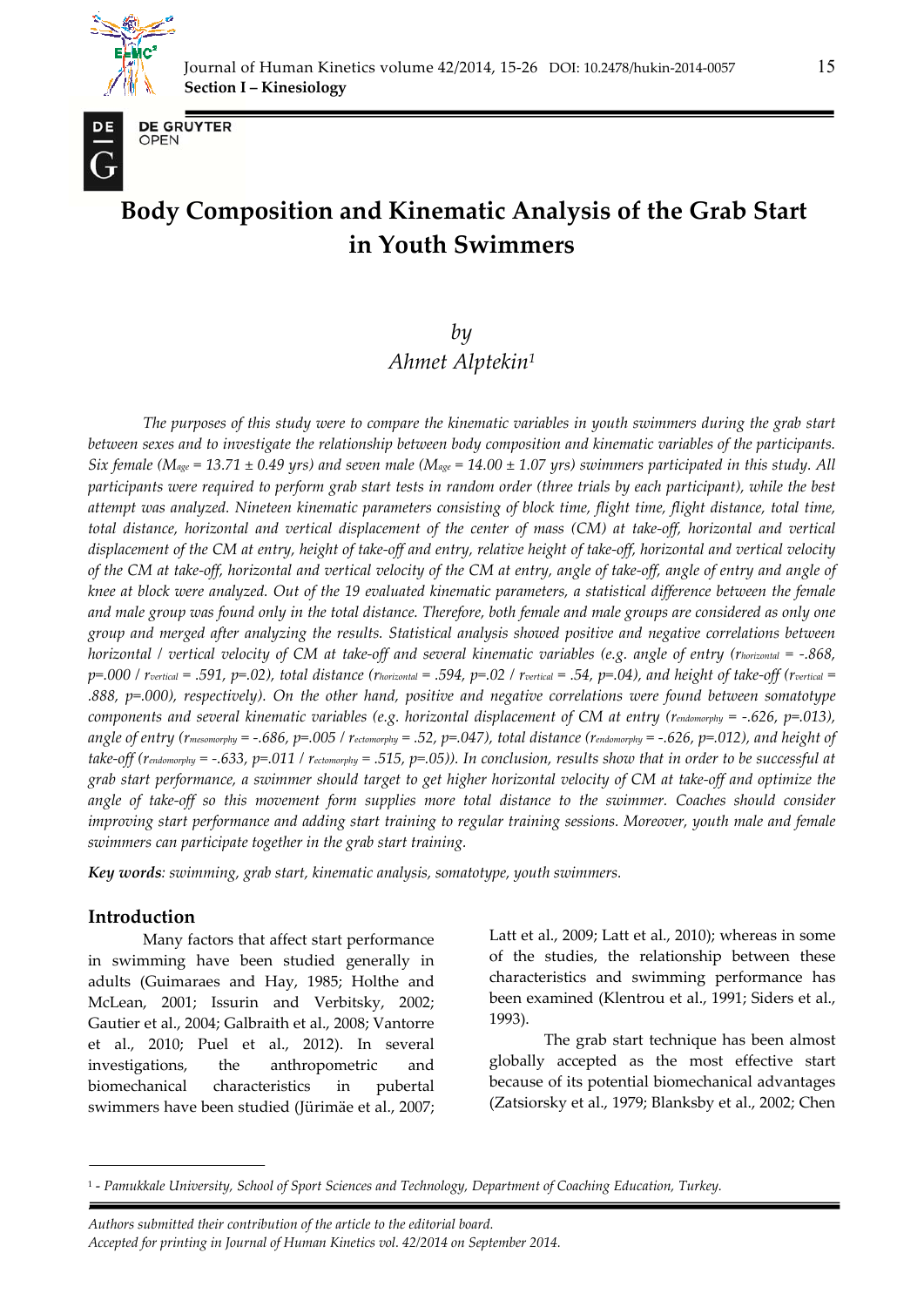and Tang, 2005). In competitive swimming, the aim is to get over more ground in the last amount of time; from this point of view, a swimmer must start, swim and turn as fast as possible. Even if the block time is generally too short (between 0.8% and 26.1% of the overall race time depending on the event), while comparing the other parts of swimming, this little time can be a determiner on the swimming performance (Cossor and Mason, 2001). To produce a fast entry, the take-off velocity must be high and then a streamlined position underwater should be maintained to minimize the loss of horizontal velocity. According to Cossor and Mason (2001), the start phase of the swimming should be analyzed in more detail in order to determine the sub phases within a start that the most influence the overall starting time.

Kinematic variables provide further information regarding technique for coaches. Modern tests, which are used for testing high performance athletes, need not only to be reliable, objective and valid, but also situational-specific (Dopsaj et al., 2003). On the other side, growth and maturation periods are related and both of them have an effect on physical performance. For this reason, specific body composition and body proportions are closely related with participation in a particular sport discipline. Therefore, it is believed that swimmers should start intensive swimming training before pubertal age to be successful at international level of competition (Erlandson et al., 2008).

The start in swimming, together with the other components of the competition, is very important for reaching better results. However, data regarding the kinematic parameters which affect start performance during the pubertal period is limited in youth swimmers.

The purposes of this study were to compare the kinematic variables in youth swimmers during the grab start between sexes and to investigate the relationship between body composition and kinematic variables of the participants.

# **Material and Methods**

In this study, the following parameters were computed: block time, flight time, flight distance, total time, total distance, horizontal vertical displacement of center of mass (CM) at take-off, horizontal - vertical displacement of CM at entry, height of take-off, height of entry, relative height of take-off, horizontal - vertical velocity of CM at take-off, horizontal - vertical velocity of CM at entry, angle of take-off, angle of entry and angle of knee. Additionally, somatotype components were calculated from the anthropometric measurements.

# *Participants*

Six female ( $M<sub>age</sub> = 13.71 \pm 0.49$  yrs) and seven male ( $M<sub>age</sub> = 14.00 \pm 1.07$  yrs) swimmers participated in this study after giving informed consent to the experimentation. The descriptive characteristics, body composition and somatotype components of the youth swimmers are presented in Table 1.

In addition, the 100 m performance values and FINA points of the youth swimmers participating in the study are shown in Table 2.

The Pamukkale University (PAU) Ethics Committee approved all procedures and before data collection, informed consent was gained from both parents and children, respectively.

### *Study design*

The study was carried out at the Olympic Swimming Pool of PAU Sport Center and all participants were required to perform grab start tests in random order (three trials by each participant); the best result was used for further analysis.

# *Kinematic analysis*

The grab start was recorded with three high speed cameras which were set at 100 frames per second (Basler A602f-HDR GmbH, GER). The kinematic analysis of the swimmers' grab start was performed as 3 dimensional (3D). The reflective markers, which were attached to the left side of the swimmers, were recorded with camera 1 and camera 2. On the other hand, the reflective markers, which were attached to the right side of the swimmers, were recorded with camera 1 and camera 3. Therefore, cameras were placed at different angles in the plane of motion and on the starting block. Two cameras were placed on the left side and the third camera was placed on the right side of the plane of the motion and the starting block (Figure 1); the plane of motion was calibrated vertically and horizontally by using a rigid pole with visible markings.

For digitization, reflective markers were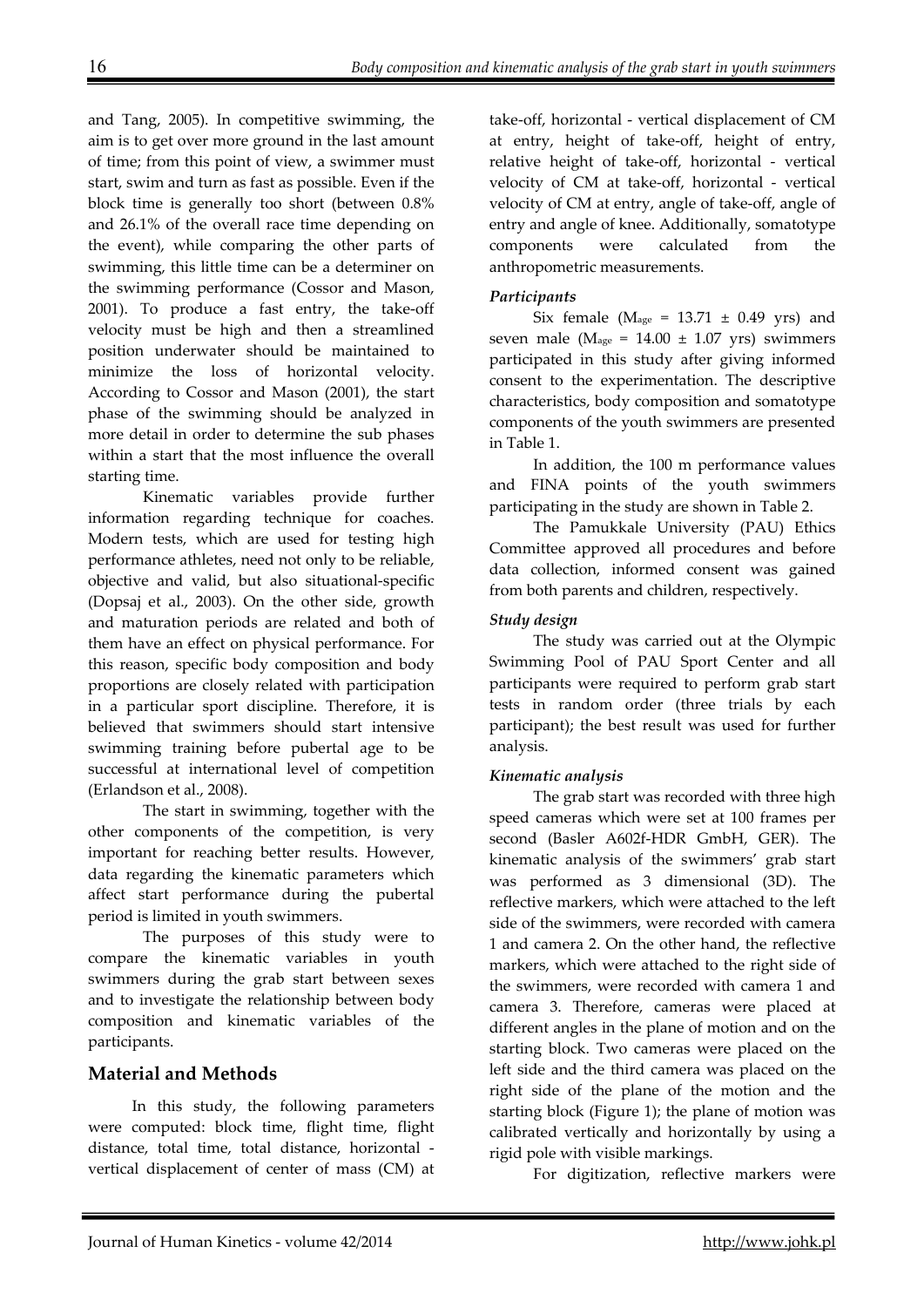attached to joints  $(5<sup>th</sup>$  matetarsal, lateral malleolous, lateral femoral epicondyl, trochanter major, acromion, lateral epicondyl of humerus, lateral styeloid of radius) on the left and right side of the subjects in addition to their chin and forehead. Kinematic data was digitized and analyzed using SIMI 7.5 motion analysis software (SIMI Reality Motion Systems GmbH, GER). Three-dimensional marker position coordinates of all markers were computed using the direct linear transformation (DLT) method (Abdel-Aziz and Karara, 1971) by means of motion analysis software. Body segments were accepted as a rigid body. Body segment weights and center of mass location were calculated with the regression equations (Chandler et al., 1975). The body center of mass location was computed from the calculated body segment's center of mass location (Eq. 1, 2, 3).

Eq. 1

Eq. 2

$$
Y_{cg} = \frac{\sum_{i} m_i y_i}{\sum_{i}^{n} m_i}
$$

 $\sum$ 

*i*

*m*

 $i^{\mathcal{A}}i$ 

 $m_i x$ 

*i*

*n*

 $\sum$  $=\frac{i}{n}$ 

*i*

*cg*

*X*

*n*

Eq. 3

While *Xcg*, *Ycg* and *Zcg* are location of horizontal, sagittal and vertical axes of the body center of mass; *x*, *y* and *z* are location of horizontal, sagittal and vertical axes of each segment's center of mass; *m* is mass of each segment and *i* is the number of segment.

 $\sum$ 

*i*

*m*

 $m<sub>i</sub>z$ 

 $i \leftarrow i$ 

*i*

 $\sum$  $=\frac{i}{n}$ 

*i*

*cg*

*Z*

The abbreviations and definitions of 19 kinematic variables that were analyzed in this study are given in Table 3.

Diagrammatic presentation of selected variables is shown in Figure 2.

#### *Anthropometric measurements*

Skinfold thickness was measured two times

on the right side of the body by using a skinfold caliper (10 g/mm2 constant pressure), (Holtain Ltd., UK). The diameters (bicondylar width of the femur and humerus) were measured with a Harpenden anthropometer (±1 mm), (Holtain Ltd., UK). The circumferences (biceps and calf) were measured with a Gullick meter  $(\pm 1 \text{ mm})$ . Anthropometric measurements were taken by a qualified person with professional experience of more than 10 years. The researcher was also a member of ISAK (Level 1). The endomorphic and mesomorphic somatotype ratings were calculated from triceps, scapula, suprailiac and medial calf sites. When the difference between two measurements was greater than 0.5 mm, additional measurements were repeated at that site until 2 of the trials were within 0.5 mm of each other. Endomorphy, mesomorphy and ectomorphy values were computed using the Heath-Carter somatotype techniques (Carter and Heath, 1990). All anthropometric measurements were taken by the same researcher. Percentage of fat was calculated by using the Slaughter et al.'s (1988) equation (Eq. 4).

Eq. 4

#### $PBF = 1.21 * (triceps + subscapular) - .008 * (triceps + subscapular)^2 - 3.4$

#### *Statistical analysis*

To remove noise from all raw position data of the joints it was smoothed by using a secondorder Butterworth low-pass filter with a cut-off frequency of 6 Hz. All computing was performed by Matlab 5.3 software.

The t-test (Mann Whitney U) for independent samples was used to analyze the kinematic differences between the female and male groups. The Pearson's correlation coefficient was calculated for the variables to identify a relationship between selected parameters. The level of significance was set at p<0.05. All statistical analyses were carried out using the Statistical Package for Social Science version 15.0 (SPSS, Chicago, IL, USA).

#### **Results**

Out of 19 kinematic parameters, a statistical difference between the female and male groups was found only in the length of total distance (TD) (Table 4). Because of this reason, the TD was ignored and female and male groups were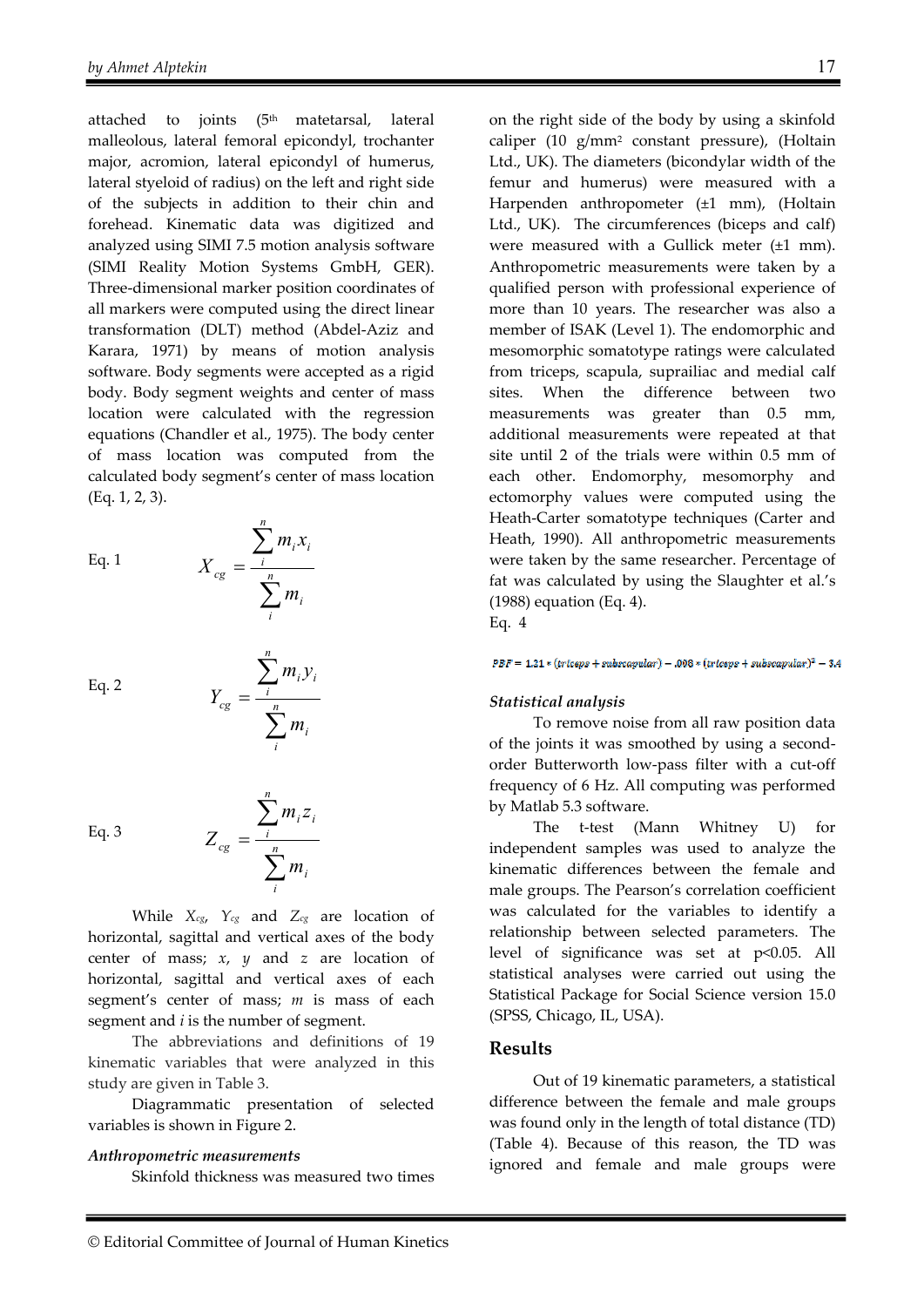considered as one group. The differences in the group sizes and relatively low numbers decreased the statistical power and could have reduced the chance of achieving statistical significance.

Pearson Correlation results among height of take-off (HT), angle of entry (AE), total distance (TD), block time (BT) and flight distance (FD), horizontal displacement of CM at take-off (HDCMT), horizontal displacement of CM at entry (HDCME), horizontal velocity of CM at entry (HVCME) vertical velocity of CM at take-off (VVCMT), horizontal velocity of CM at take-off (HVCMT), vertical velocity of CM at entry (VVCME), angle of take-off (AT) and angle of entry (AE) are presented in Table 5.

Table 1 shows the mean values and standard deviations (mean±SD) for the descriptive characteristics, body composition and anthropometric measurements of the youth male and female swimmers. Female swimmers had higher values for % fat and endomorphy, but male swimmers had higher values for BMI, mesomorphy and ectomorphy. The results of the dependent Mann Whitney U test indicated that there was a significant difference between female and male groups only in endomorphy and % fat values.

Table 6 contains the computed correlation of anthropometric measurements (endomorphy, mesomorphy, ectomorphy, BMI, % fat) with total distance (TD), horizontal displacement of CM at entry (HDCME), height of take-off (HT), relative height of take-off (RHT), vertical velocity of CM at take-off (VVCMT), horizontal velocity of CM at entry (HVCME), vertical velocity of CM at entry (VVCME), and angle of entry (AE). Correlation analysis demonstrated that endomorph and body fat had a negative correlation with  $TD$  ( $r_{\text{endomorph}} = -$ .626, p=.012 /  $r_{bodyfat} = -.605$ , p=.017), HDCME  $(r_{\text{endomorph}} = -626, p = .013 / r_{\text{bodyfat}} = -.593, p = .02), HT$  $(r_{\text{endomorph}} = -.633, p=.011 / \text{r}$ bodyfat = -.600, p=.018), VVCMT ( $r_{\text{endomorph}} = -.636, p=.011 / r_{\text{bodyfat}} = -.609,$ p=.016), but, contrary to these results, VVCME had a positive correlation with endomorphy and body fat ( $r_{\text{endomorph}} = .689$ ,  $p=.004 / r_{\text{bodyfat}} = .637$ , p=.011). As shown in Table 6, ectomorphy had a positive relationship with HT ( $r_{\text{ectomorphy}} = .515$ ,  $p=.05$ ), RHT (rectomorphy = .564,  $p=.029$ ) and AE  $(rectomorphy = .520, p=.047)$ , but was negatively related to VVCME ( $r_{\text{ectomorphy}} = -.517$ ,  $p=.049$ ). Mesomorphy had a negative relationship with AE  $(r_{\rm mesomorphy} = -.686, p=.005)$  and a positive relationship with HVCME (rmesomorphy = .625, p=.013).

|                           | Descriptive characteristics, body composition and somatotype components |                    | Table 1            |
|---------------------------|-------------------------------------------------------------------------|--------------------|--------------------|
|                           | of the youth swimmers (mean $\pm$ SD).                                  |                    |                    |
|                           | Female group (n=6)                                                      | Male group $(n=7)$ | All group $(n=13)$ |
|                           | Mean $(\pm SD)$                                                         | Mean $(\pm SD)$    | Mean $(\pm SD)$    |
| Age (yrs)                 | 13.71 (0.49)                                                            | 14.00 (1.07)       | 13.87 (0.83)       |
| Body height (cm)          | 157.14 (3.98)                                                           | 164.00(5.53)       | 160.80 (5.88)      |
| Body mass (kg)            | 49.93 (8.04)                                                            | 58.91 (9.32)       | 54.72 (9.63)       |
| Training experience (yrs) | 4.71(1.11)                                                              | 6.13(2.23)         | 5.47(1.88)         |
| BMI                       | 20.62(2.65)                                                             | 21.75 (4.44)       | 21.23 (3.62)       |
| $%$ fat*                  | 23.07 (5.74)                                                            | 13.88 (4.46)       | 18.12 (6.82)       |
| Endomorphy*               | 4.47(1.24)                                                              | 2.56(1.09)         | 3.44(1.49)         |
| Mesomorphy                | 2.83(0.72)                                                              | 3.12(1.95)         | 2.99(1.46)         |
| Ectomorphy                | 2.58(1.18)                                                              | 2.87(2.00)         | 2.74(1.61)         |
|                           | $\%$ fat = body fat percentage.                                         |                    |                    |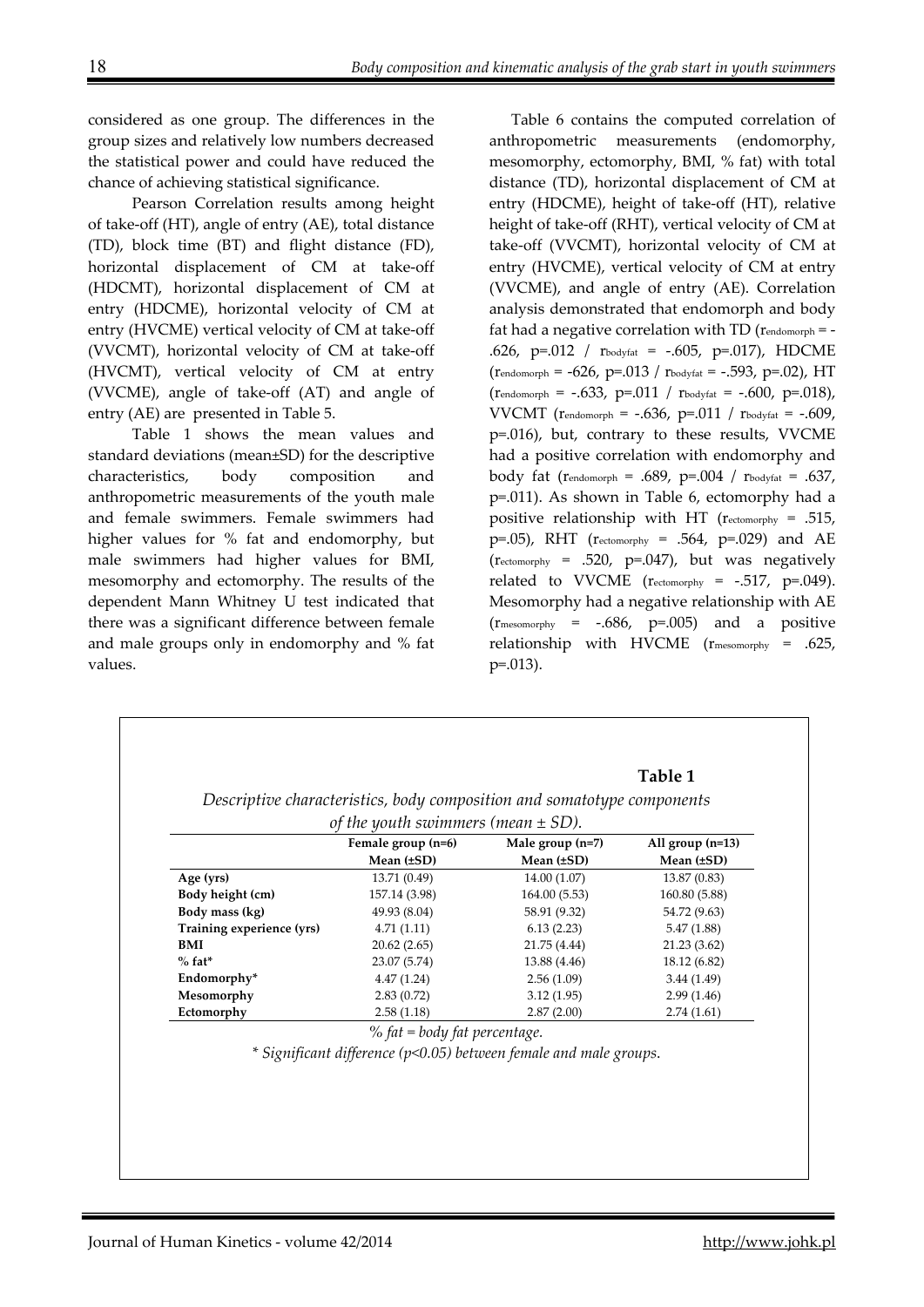|        |                         |                          |                          |                          |                          |                                                                    |                |                 |                          | Table 2         |                          |
|--------|-------------------------|--------------------------|--------------------------|--------------------------|--------------------------|--------------------------------------------------------------------|----------------|-----------------|--------------------------|-----------------|--------------------------|
|        |                         | Freestyle                |                          | <b>Backstroke</b>        |                          | The performance level of the youth swimmers<br><b>Breaststroke</b> |                | Butterfly       |                          | Medley          |                          |
| Sexes  | Subjects<br>number      | $100 \text{ m}$          | points<br>FINA           | $100 \text{ m}$          | points<br>FINA           | $100 \text{ m}$                                                    | points<br>FINA | $100 \text{ m}$ | points<br>FINA           | $100 \text{ m}$ | points<br><b>FINA</b>    |
|        | $\mathbf{1}$            | 01:09.93                 | 412                      | 01:27.82                 | 289                      | 01:26.29                                                           | 416            | 01:27.89        | 259                      | ÷,              | $\overline{\phantom{a}}$ |
|        | $\overline{2}$          | 01:09.97                 | 412                      | 01:25.25                 | 316                      | 01:25.46                                                           | 428            | 01:17.36        | 380                      | 01:16.54        | 429                      |
|        | 3                       | $\overline{\phantom{a}}$ | $\omega$                 | 01:11.56                 | 535                      | $\overline{\phantom{a}}$                                           | $\sim$         | 01:12.41        | 464                      | ÷,              | $\sim$                   |
| Female | $\overline{\mathbf{4}}$ | 01:23.19                 | 245                      |                          | $\overline{\phantom{a}}$ | 02:00.44                                                           | 153            | 01:48.56        | 137                      | 01:36.40        | 214                      |
|        | 5                       | 01:17.98                 | 297                      |                          | $\overline{\phantom{a}}$ | 01:37.23                                                           | 291            |                 | $\overline{\phantom{a}}$ |                 | $\overline{\phantom{a}}$ |
|        | 6                       | 01:10.04                 | 410                      | 01:12.04                 | 525                      | 01:44.71                                                           | 233            | 01:35.46        | 202                      |                 | $\overline{\phantom{a}}$ |
|        | $\mathbf{1}$            |                          | $\overline{\phantom{a}}$ | 01:07.60                 | 453                      | 01:15.71                                                           | 463            | 01:03.54        | 482                      | 01:02.69        | 530                      |
|        | $\overline{2}$          |                          | $\overline{a}$           |                          | $\overline{\phantom{a}}$ | $\frac{1}{2}$                                                      | $\omega$       | 01:07.99        | 393                      |                 |                          |
|        | 3                       | 01:21.60                 | 189                      | 01:18.45                 | 290                      | 01:41.51                                                           | 192            | 01:29.48        | 172                      | ۰               | $\overline{\phantom{a}}$ |
| Male   | $\boldsymbol{4}$        | 01:02.20                 | 428                      | $\overline{\phantom{a}}$ | $\overline{\phantom{a}}$ | 01:13.00                                                           | 516            | $\sim$          | $\overline{\phantom{a}}$ | ۳               | $\overline{\phantom{a}}$ |
|        | 5                       | 01:06.30                 | 354                      | 01:11.36                 | 385                      | 01:26.35                                                           | 312            | 01:07.60        | 400                      | 01:10.02        | 380                      |
|        | 6                       | 01:02.53                 | 422                      | 01:23.59                 | 239                      | 01:12.01                                                           | 538            | 01:20.38        | 238                      | 01:09.94        | 382                      |
|        | 7                       | 01:09.40                 | 308                      | $\overline{\phantom{a}}$ | $\overline{\phantom{a}}$ | 01:24.49                                                           | 333            | 01:30.87        | 164                      | ÷,              | $\overline{\phantom{a}}$ |

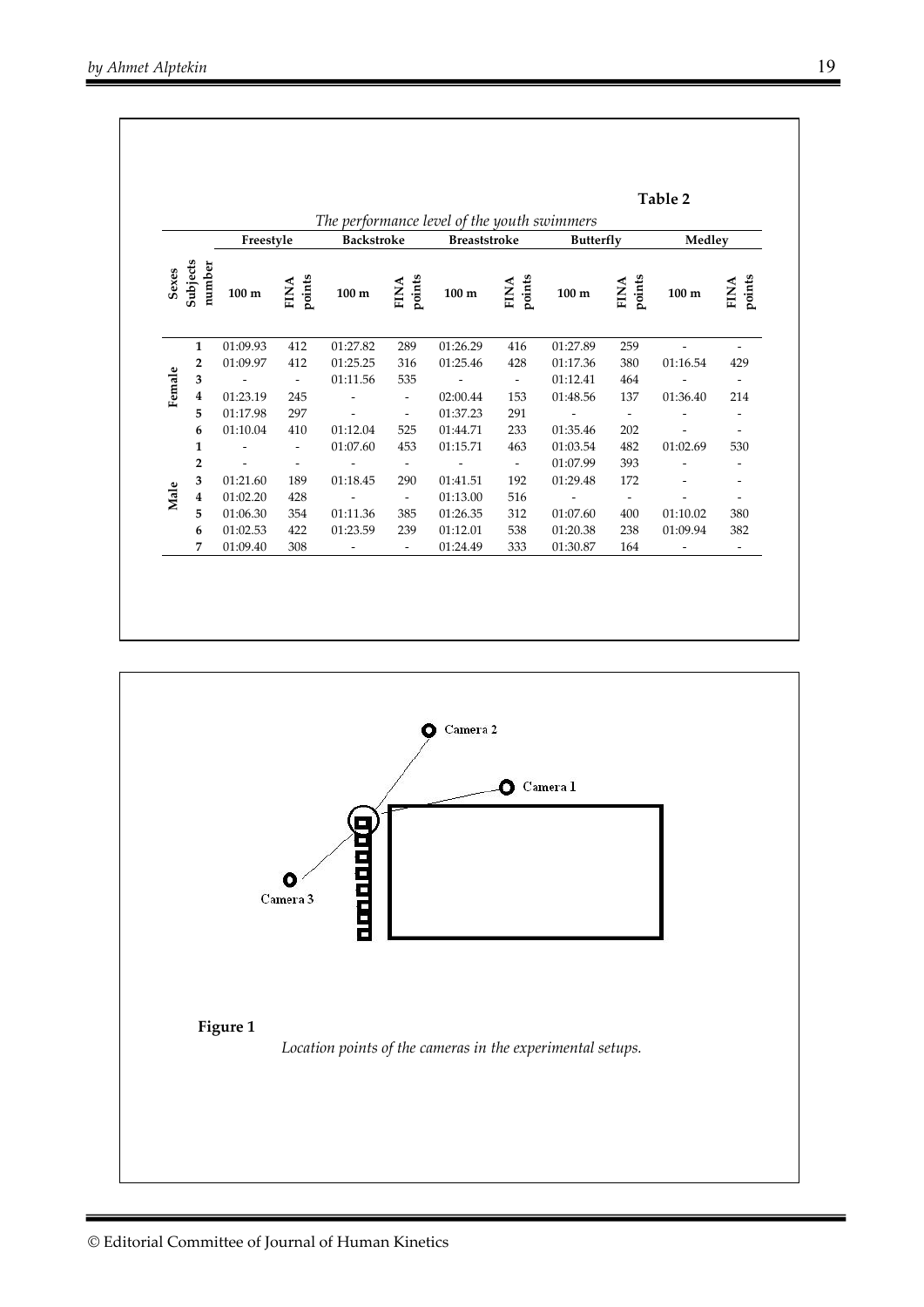### **Table 3**

| <b>Analyzed Variables</b>                            | Abbreviations | <b>Definitions</b>                                                                                                                                            |
|------------------------------------------------------|---------------|---------------------------------------------------------------------------------------------------------------------------------------------------------------|
| Block time (s)                                       | BT            | The time from the starting signal until take-off from the<br>block                                                                                            |
| Flight time (s)                                      | FT            | The time the swimmer spent in the air                                                                                                                         |
| Flight distance (m)                                  | FD            | The distance of the CM from the last contact of the foot<br>from the starting block to the first contact of the hands with<br>the water at the exact position |
| Total time (s)                                       | TT            | The time the swimmer spent from the starting signal until<br>entry                                                                                            |
| Total distance (m)                                   | TD            | The distance the swimmer spent from the starting signal<br>until entry                                                                                        |
| Horizontal displacement of the<br>CM at take-off (m) | <b>HDCMT</b>  | The horizontal displacement starting from the CM on the<br>block to the last contact of the feet from the starting block                                      |
| Vertical displacement of CM at<br>take-off (m)       | VDCMT         | The vertical displacement starting from the CM on the<br>block to the last contact of the feet from the starting block                                        |
| Horizontal displacement of the<br>CM at entry (m)    | <b>HDCME</b>  | The horizontal distance starting from the CM to the first<br>contact of the hands with the water at the exact position                                        |
| Vertical displacement of the CM<br>at entry (m)      | VDCME         | The distance between the first contact of the hands with the<br>water and the CM at the exact position                                                        |
| Height of take-off (m)                               | HT            | Determined by the height of the CM at take-off                                                                                                                |
| Height of entry (m)                                  | HE            | Determined by the height of the CM at entry                                                                                                                   |
| Relative height of take-off (m)                      | <b>RHT</b>    | Determined as the difference between the height of the CM<br>at take-off and the height of the CM at entry                                                    |
| Horizontal velocity of the CM at<br>take-off (m/s)   | <b>HVCMT</b>  | The horizontal velocity of the CM at the moment of the last<br>contact of the foot with the starting block                                                    |
| Vertical velocity of the CM at<br>take-off (m/s)     | <b>VVCMT</b>  | The vertical velocity of the CM at the moment of the last<br>contact of the foot with the starting block                                                      |
| Horizontal velocity of the CM at<br>entry $(m/s)$    | <b>HVCME</b>  | The horizontal velocity of the CM at the moment of the first<br>contact of the hands with water                                                               |
| Vertical velocity of the CM at<br>entry (m/s)        | <b>VVCME</b>  | The vertical velocity of the CM at the moment of the first<br>contact of the hands with water                                                                 |
| Angle of take-off (degree)                           | AT            | An angle between CM and the horizontal line which<br>connects the body at the moment of the last contact of the<br>foot with the starting block               |
| Angle of entry (degree)                              | AE            | An angle between CM and the horizontal line which<br>connects the body at the moment of the first contact of the<br>hands with the water                      |
| Angle of knee at block (degree)                      | AKB           | Knee joint angle of at the moment of the last contact of the<br>foot with the starting block                                                                  |
|                                                      |               | CM: Center of mass                                                                                                                                            |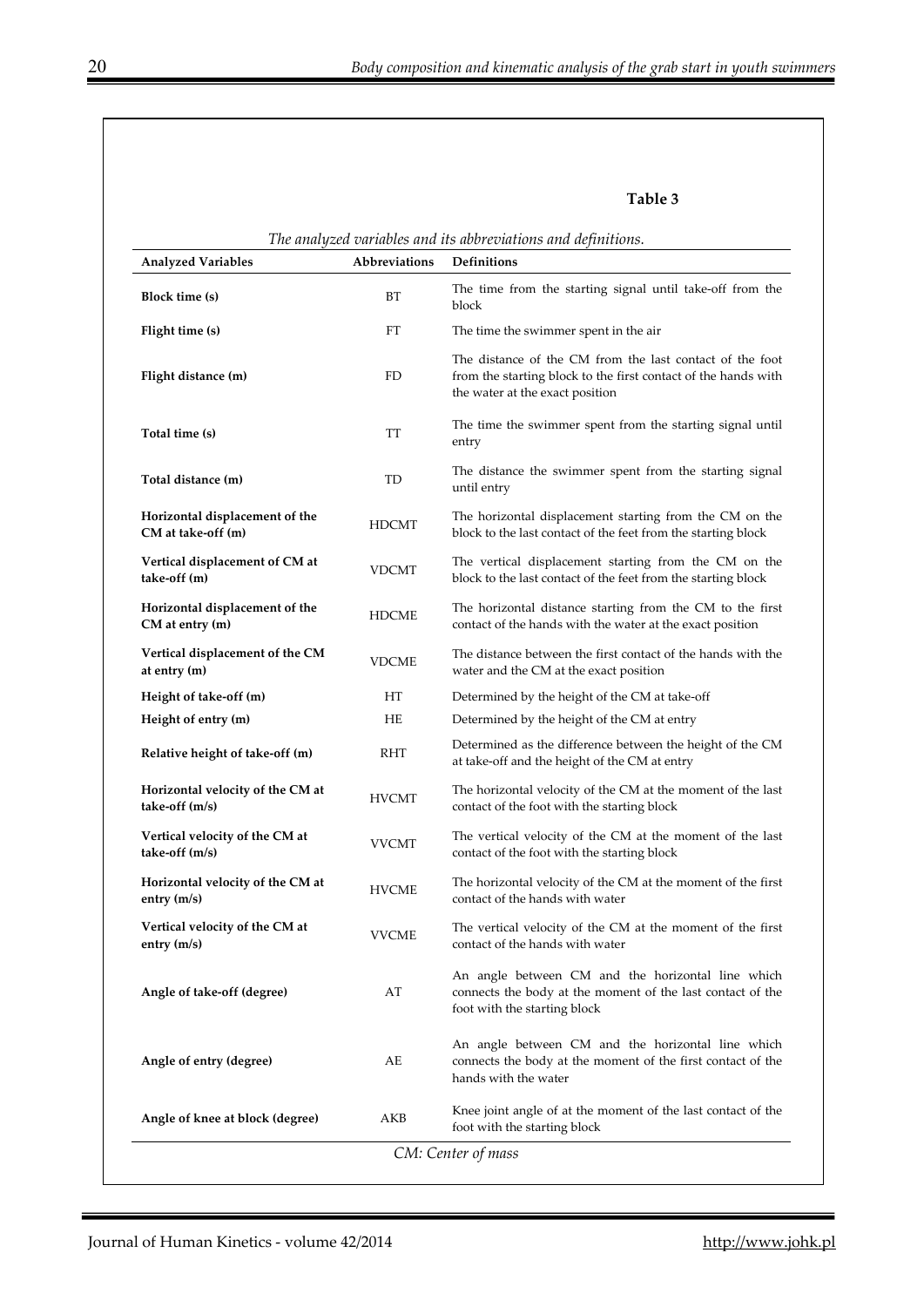

|                                                                                    |                |                  | Table 4          |  |
|------------------------------------------------------------------------------------|----------------|------------------|------------------|--|
| Means and standard deviations of kinematic variables were analyzed (Mean $\pm$ SD) |                |                  |                  |  |
|                                                                                    | Male $(n = 7)$ | Female $(n = 6)$ | Group $(n = 13)$ |  |
| Block time (s)                                                                     | 0.68(0.08)     | 0.67(0.08)       | 0.68(0.07)       |  |
| Flight time (s)                                                                    | 0.37(0.08)     | 0.33(0.07)       | 0.35(0.07)       |  |
| Total time (s)                                                                     | 1.05(0.09)     | 1.00(0.09)       | 1.03(0.09)       |  |
| Total distance (m)                                                                 | $2.89(0.18)^*$ | 2.51(0.35)       | 2.71(0.33)       |  |
| Horizontal displacement of CM at take-off (m)                                      | 0.99(0.10)     | 0.87(0.13)       | 0.93(0.13)       |  |
| Horizontal displacement of CM at entry (m)                                         | 0.81(0.08)     | 0.77(0.13)       | 0.79(0.10)       |  |
| Flight distance (m)                                                                | 1.09(0.21)     | 0.81(0.23)       | 0.96(0.26)       |  |
| Total vertical displacement of CM (m)                                              | 0.54(0.09)     | 0.58(0.06)       | 0.56(0.08)       |  |
| Height of take-off (m)                                                             | 1.20(0.09)     | 1.08(0.11)       | 1.14(0.11)       |  |
| Height of entry (m)                                                                | 0.71(0.09)     | 0.63(0.11)       | 0.67(0.09)       |  |
| Relative height of entry (m)                                                       | 0.48(0.09)     | 0.45(0.09)       | 0.47(0.09)       |  |
| Horizontal velocity of the CM at take-off (m/s)                                    | 3.32(0.23)     | 2.91(0.51)       | 3.13(0.42)       |  |
| Vertical velocity of the CM at take-off (m/s)                                      | 0.12(0.64)     | 0.64(0.48)       | 0.37(0.61)       |  |
| Horizontal velocity of the CM at entry (m/s)                                       | 0.71(0.07)     | 0.64(0.10)       | 0.67(0.09)       |  |
| Vertical velocity of the CM at entry (m/s)                                         | 0.67(6.05)     | 0.62(0.07)       | 0.65(0.06)       |  |
| Angle of take-off (deg)                                                            | 8.75(6.10)     | 13.37(7.75)      | 10.91 (7.07)     |  |
| Angle of entry (deg)                                                               | 43.69(5.10)    | 44.46 (6.09)     | 44.05 (5.39)     |  |
| Angle of knee at block (deg)                                                       | 161.30 (12.73) | 159.66 (24.70)   | 160.54 (18.54)   |  |
| * Significant difference with the male group ( $U=9.0$ , $p=0.028<0.05$ ).         |                |                  |                  |  |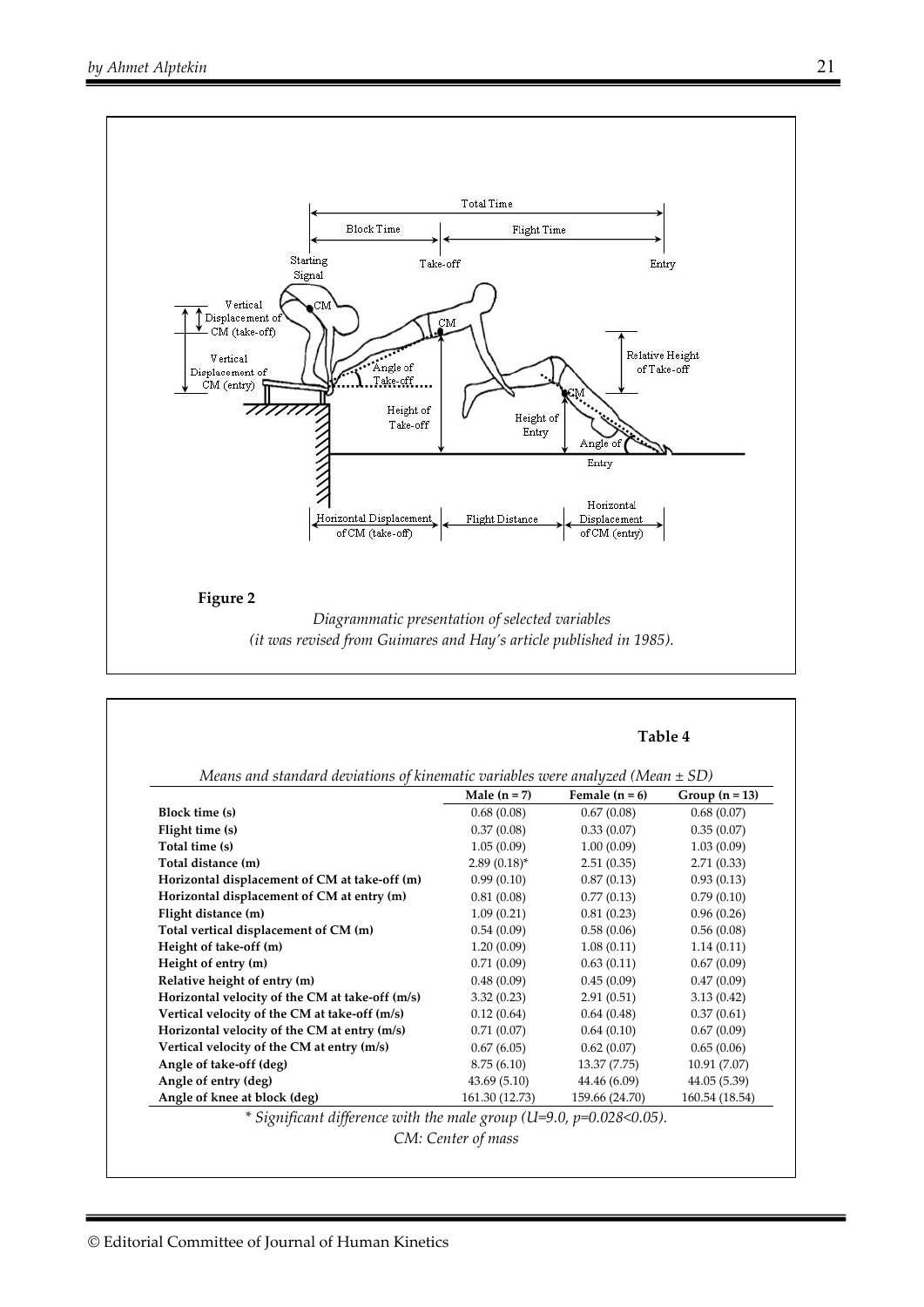| $n = 13$<br>Flight distance (m)<br>Horizontal displacement of CM<br>at take-off (m)<br>Horizontal displacement of the<br>$CM$ at entry $(m)$<br>Horizontal velocity of the CM at | r<br>p<br>$\mathbf{r}$<br>p<br>r<br>p | take-off (m)<br>$0.76**$<br>0.001<br>$-0.137$<br>0.626<br>$-0.124$ | $(\text{deg})$<br>0.268<br>0.334<br>$-0.46$<br>0.084 | (m)<br>$0.786**$<br>0.001<br>0.461<br>0.084 | time (s)<br>$-0.096$<br>0.734<br>0.174 |
|----------------------------------------------------------------------------------------------------------------------------------------------------------------------------------|---------------------------------------|--------------------------------------------------------------------|------------------------------------------------------|---------------------------------------------|----------------------------------------|
|                                                                                                                                                                                  |                                       |                                                                    |                                                      |                                             |                                        |
|                                                                                                                                                                                  |                                       |                                                                    |                                                      |                                             |                                        |
|                                                                                                                                                                                  |                                       |                                                                    |                                                      |                                             |                                        |
|                                                                                                                                                                                  |                                       |                                                                    |                                                      |                                             |                                        |
|                                                                                                                                                                                  |                                       |                                                                    |                                                      |                                             | 0.536                                  |
|                                                                                                                                                                                  |                                       |                                                                    | $-0.577*$                                            | $0.721*$                                    | 0.134                                  |
|                                                                                                                                                                                  |                                       | 0.66                                                               | 0.024                                                | 0.002                                       | 0.633                                  |
|                                                                                                                                                                                  | $\mathbf{r}$                          | $-0.035$                                                           | $0.591*$                                             | $0.698*$                                    | $-0.063$                               |
| entry $(m/s)$                                                                                                                                                                    | p                                     | 0.9                                                                | 0.02                                                 | 0.04                                        | 0.825                                  |
| Vertical velocity of the CM at                                                                                                                                                   | $\mathbf{r}$                          | $0.888**$                                                          | $0.591*$                                             | $0.54*$                                     | $-0.186$                               |
| take-off $(m/s)$                                                                                                                                                                 | p                                     | 0.000                                                              | 0.02                                                 | 0.038                                       | 0.506                                  |
| Horizontal velocity of the CM at                                                                                                                                                 | $\mathbf{r}$                          | $-0.348$                                                           | $-0.868**$                                           | $0.594*$                                    | 0.27                                   |
| take-off $(m/s)$                                                                                                                                                                 | p                                     | 0.204                                                              | 0.000                                                | 0.02                                        | 0.33                                   |
| Vertical velocity of the CM at                                                                                                                                                   | $\mathbf{r}$                          | $-0.788**$                                                         | $-0.636*$                                            | $-0.565*$                                   | 0.231                                  |
| entry $(m/s)$                                                                                                                                                                    | p                                     | 0.000                                                              | 0.011                                                | 0.028                                       | 0.408                                  |
|                                                                                                                                                                                  | r                                     | $-0.338$                                                           | $-0.089$                                             | $-0.484$                                    | 0.294                                  |
| Angle of take-off (deg)                                                                                                                                                          | p                                     | 0.217                                                              | 0.753                                                | 0.67                                        | 0.288                                  |
|                                                                                                                                                                                  | $\mathbf{r}$                          | $0.677*$                                                           |                                                      | $-0.192$                                    | $-0.334$                               |
| Angle of entry (deg)                                                                                                                                                             | p                                     | 0.006                                                              |                                                      | 0.494                                       | 0.224                                  |

#### **Table 5**

#### **Table 6**

# *Correlation coefficients of chosen kinematic parameters and somatotype characteristics in youth swimmers*

| $n = 13$                    |              | Endomorphy | Mesomorphy | Ectomorphy | BMI      | Body<br>Fat |  |  |
|-----------------------------|--------------|------------|------------|------------|----------|-------------|--|--|
|                             | r            | $-.626*$   | .003       | .251       | .037     | $-.605*$    |  |  |
| Total distance (m)          | p            | 0.012      | .991       | .366       | .897     | .017        |  |  |
| Horizontal displacement of  | $\mathbf{r}$ | $-.626*$   | $-244$     | .386       | $-144$   | $-.593*$    |  |  |
| the CM at entry (m)         | p            | .013       | .381       | .156       | .608     | .020        |  |  |
| Height of take-off (m)      | r            | $-.633*$   | $-.501$    | .515*      | $-266$   | $-.600*$    |  |  |
|                             | p            | .011       | .057       | .050       | .337     | .018        |  |  |
| Relative height of take-off | $\mathbf{r}$ | $-.359$    | $-.367$    | $.564*$    | $-0.323$ | $-.290$     |  |  |
| (m)                         | p            | .189       | .178       | .029       | .240     | .295        |  |  |
| Vertical velocity of the CM | $\mathbf{r}$ | $-.636*$   | $-445$     | .494       | $-0.306$ | $-.609*$    |  |  |
| at take-off (m/s)           | p            | .011       | .096       | .061       | .268     | .016        |  |  |
| Horizontal velocity of the  | $\mathbf r$  | $-.063$    | $.625*$    | $-.357$    | .494     | $-.086$     |  |  |
| $CM$ at entry $(m/s)$       | p            | .825       | .013       | .191       | .061     | .761        |  |  |
| Vertical velocity of the CM | $\mathbf{r}$ | $.689*$    | .439       | $-.517*$   | .280     | $.637*$     |  |  |
| at entry $(m/s)$            | p            | .004       | .101       | .049       | .312     | .011        |  |  |
|                             | r            | $-.278$    | $-.686**$  | $.520*$    | $-495$   | $-.234$     |  |  |
| Angle of entry (deg)        | p            | .316       | .005       | .047       | .061     | .402        |  |  |
| CM: Center of mass          |              |            |            |            |          |             |  |  |
|                             |              |            |            |            |          |             |  |  |
|                             |              |            |            |            |          |             |  |  |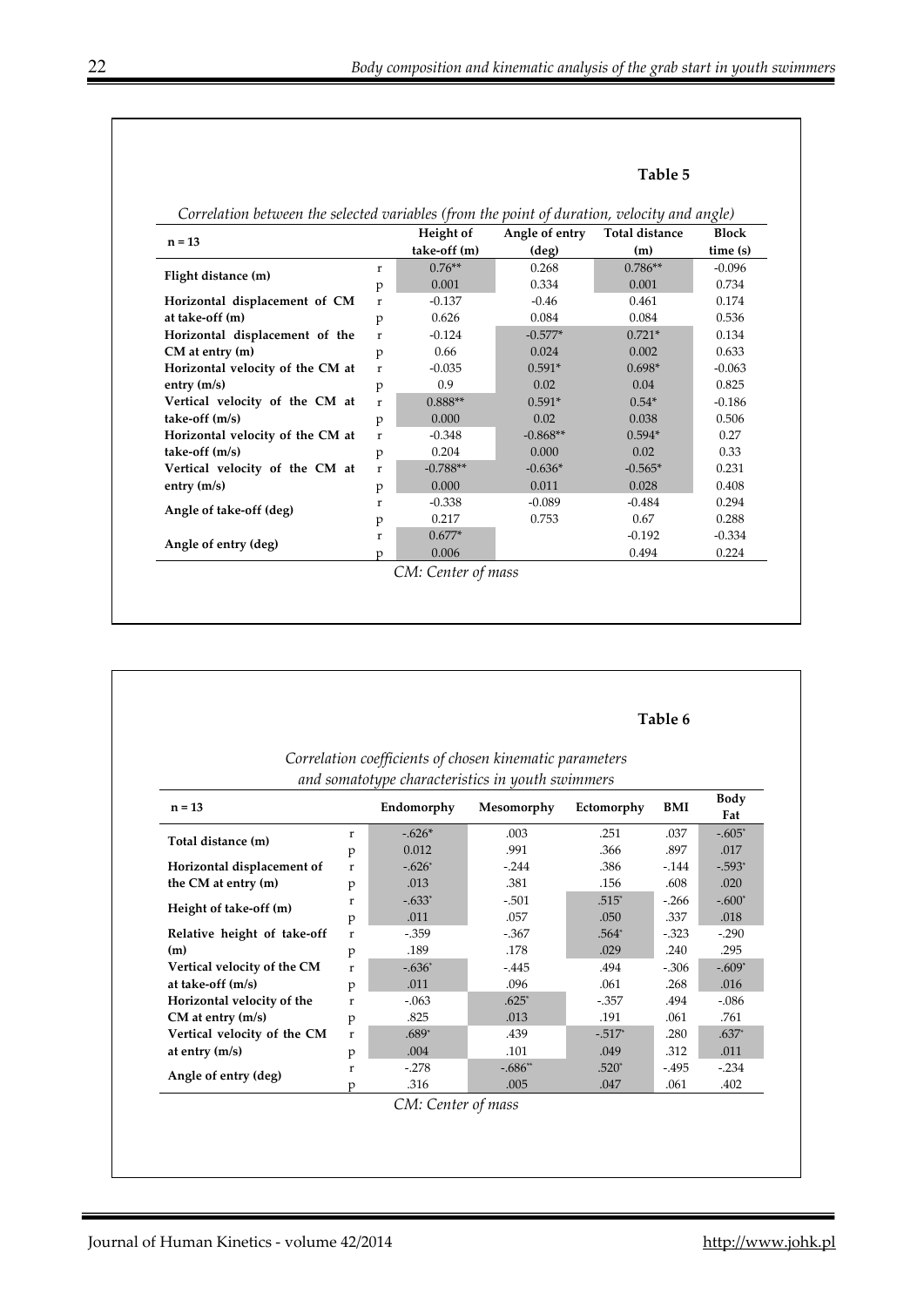# **Discussion**

The importance of the start can be clearly confirmed by the fact that in the 2012 Summer Olympic Games held in London, only 0.22 s separated the first and the third place in the men's 50 meter freestyle and in the women's 100 meter freestyle the first and the third places were separated by 0.44 s (http://www.olympic.org/olympic-results/london-2012/swimming). Generally, the swimmer's target should be the mixture of quickness off the block and a large forward speed that allows for the best results. The findings to date have shown that, regardless of the swim start choice, the swimmers' goal is to react quickly to the starting signal, leave the block rapidly generating as much horizontal velocity as possible, gain maximal flight distance while using an optimal angle of entry, and maintain a streamline position that will minimize the loss of horizontal velocity related with the drag on water entry (Guimaraes and Hay, 1985; Issurin and Verbitsky, 2002; Maglischo, 2003; Galbraith et al., 2008). Numerous studies have evaluated and compared start performances with mixed results (Breed and Young, 2003; Galbraith et al., 2008; Jorgic et al., 2010) and most important variables, which affect the swimmers performance have been indicated as block time and the take-off angle (Hay, 1993; Maglischo, 2003). Moreover, a study of 50 m and 100 m freestyle events examining the relationship between the final performance (total time and total records) and block times with the two different starting platforms (old and new) indicated that the block time for the men's 50 m freestyle was positively correlated with the final time in the semi-finalist, medalist groups and overall sample, and the block time for the men's 100 m freestyle showed correlations with the final time between the finalists and overall sample. For women, similar relationships (between the block time and final time) were observed between the finalist, semifinalist groups and overall sample for the 50 m freestyle event. In the 100 m freestyle event in women, the correlations were observed with the semi-finalists and overall sample (Garcia-Hermoso et al., 2013). From this point of view, in this study, we focused on the swimmer's movements on the block and in the air while performing the grab start. The analysis consisted of the parameters which affect grab start

performance according to the study of Guimaraes and Hay (1985). They concluded that, to obtain a faster start, swimmers should move towards the CM as fast as possible in the forward direction when the feet were still on the block, and they also showed that velocity and distance variables were significantly correlated with starting time on the block. In addition to this, Maglischo (2003), based on several studies, considered that in the grab start, the angle of take-off was around 300- 400. Unlike the Maglischo's study, Heusner (1959) indicated that the angle of take-off varied between 50-220 and the optimum angle of take-off under normal circumstances was 130. As in the Heusner's study, the angle of take-off varied between 3 and 170 (Hay, 1978). One the other hand, one of the key components of dive performance in previous studies was increasing flight distance (Breed and Young, 2003; Galbraith et al., 2008).

In the current study, swimmers achieved significantly greater flight distance when height of take-off was higher. A positive correlation was found between flight distance and height of takeoff indicating that more flight distance was associated with a higher take-off height (r = .76, p=.001), and flight distance and total distance (r = .786, p=.001). On the other hand, a negative correlation was found between horizontal displacement of CM at entry and the angle of entry which indicates more distance horizontally means a smaller angle of entry  $(r = -.577, p=.02)$ , but a positive correlation was found between horizontal displacement of CM at entry and total distance, which was an expected result  $(r = .721)$ , p=.002). Additionally, a positive correlation was found between horizontal velocity of CM at entry and the angle of entry  $(r = .591, p = .02)$ , and horizontal velocity of CM at entry and total distance  $(r = .698, p = .038)$ . Therefore, greater forward velocity of CM was associated with a higher entry angle and more distance at entry totally. A positive correlation was found between vertical velocity of CM at take-off and height of take-off ( $r = .888$ ,  $p = .000$ ), vertical velocity of CM at take-off and the angle of entry  $(r = .591, p = .02)$ , vertical velocity of CM at take-off and total distance  $(r = .54, p=.038)$ . Hence, the higher velocity the swimmer has vertically, the further he/she will gain height of take-off and the angle of entry and trajectory before entering the water. In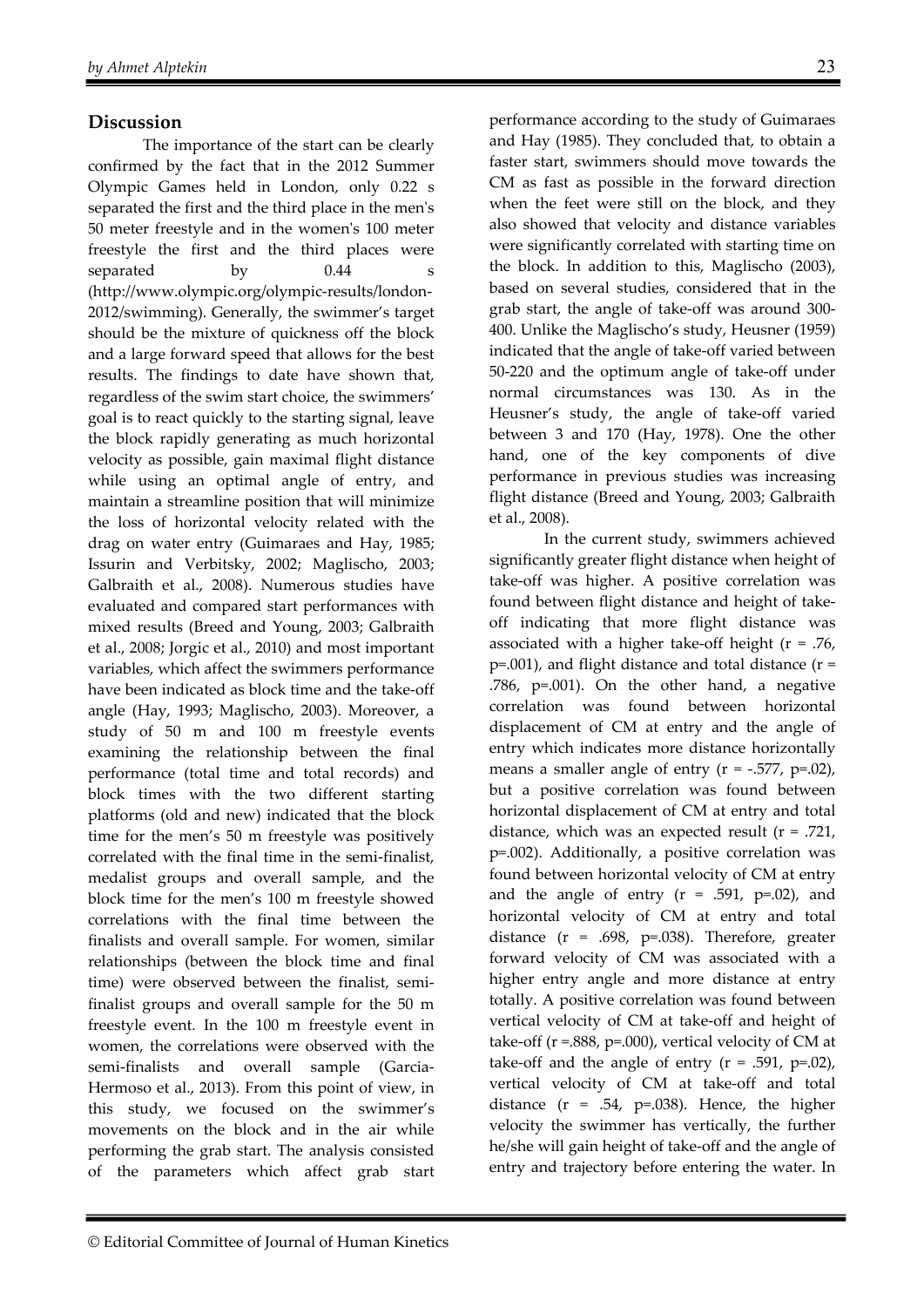this study, a negative correlation was found between horizontal velocity of CM at take-off and the angle of entry indicating a negative effect of the angle of entry on horizontal velocity  $(r = -.868, ...)$ p=.000), but a positive correlation was revealed between horizontal velocity of CM at take-off and total distance  $(r = .594, p = .02)$ . Therefore, the higher forward position of CM was associated with greater horizontal velocity of CM at take-off and a lower angle of entry. On the other hand, a negative correlation was found in vertical velocity of CM at entry, height of take-off  $(r = -0.788)$ , p=.000), the angle of entry ( $r = -.636$ ,  $p = .011$ ) and total distance  $(r = -.565, p = .028)$ , indicating that more forward position of CM at entry is associated with a vertically slower velocity at entry. A positive correlation was found between the angle of entry and height of take-off  $(r = .677)$ , p=.006). The movement form, from take-off to the entry in water, is very similar to projectile motion in physics. In this motion form, angles of take-off and entry are the same when the air resistance is disregarded. Based on the take-off angle and velocity of projectile, it gets higher or lower distance horizontally/vertically, so the higher angle of take-off means higher distance vertically/horizontally. From this point of view, under the same conditions, when the angle of entry is high, the swimmer gets higher height of take-off and accordingly gets less flight distance which means less total distance.

In addition, several researchers have investigated the anthropometric characteristics of swimmers and examined the relationship between these characteristics and the swimming performance between sexes (Chatard et al., 1990; Fortes and Castro, 2002; Jürimäe et al., 2007; Seifert et al., 2007; Latt et al., 2009). Some of them found that male swimmers were generally balanced mesomorphs or ectomorphs but unlike male swimmers, female swimmers showed a difference in their somatotype rating. They were generally higher in endomorphy and lower in mesomorphy than male swimmers (Zuniga et al., 2011). Our findings support these previous findings. In the current study, female swimmers had higher endomorph and body fat percentage values than male swimmers, and male swimmers were balanced mesomorphs and ectomorphs, had lower body fat percentage values but higher BMI. When we checked the correlation between somatotype measurements and chosen kinematic parameters, it can be concluded that higher endomorph values negatively affected total distance, horizontal displacement of CM at entry, height of take-off, relative height of take-off, vertical velocity of CM at take-off, horizontal velocity of CM at entry and the angle of entry which means male swimmers had better results at the grab start in this study group. The only meaningful difference between female and male group was total distance. This can be explained by the higher mesomorph and ectomorph values in males than females and also because of the sex difference which can be explained by the differences in the male and female puberty period.

In summary, the results of the present study indicate that the only differences between female and male swimmers were for measures of %fat, endomorph and total distance measurements. Further studies can be carried out to examine sex differences by increasing the number of the subjects and measuring ground reaction forces and muscle activity during the grab start in particular age group in both sexes.

In conclusion, the results of this study indicate that to be successful at the grab start, swimmers should target to get higher horizontal velocity of the center of mass at take-off and optimize the angle of take-off so this movement form provides the swimmer with more total distance.

# **Acknowledgements**

A section of this study was accepted as an oral presentation at the 9th International Symposium on the Computer Science in Sport. Symposium date: 18-22 June 2013, Istanbul, Turkey. Symposium web page: http://www.iacss2013.org

# **References**

Abdel-Aziz YI, Karara HM. Direct linear transformation from comparator coordinates into object space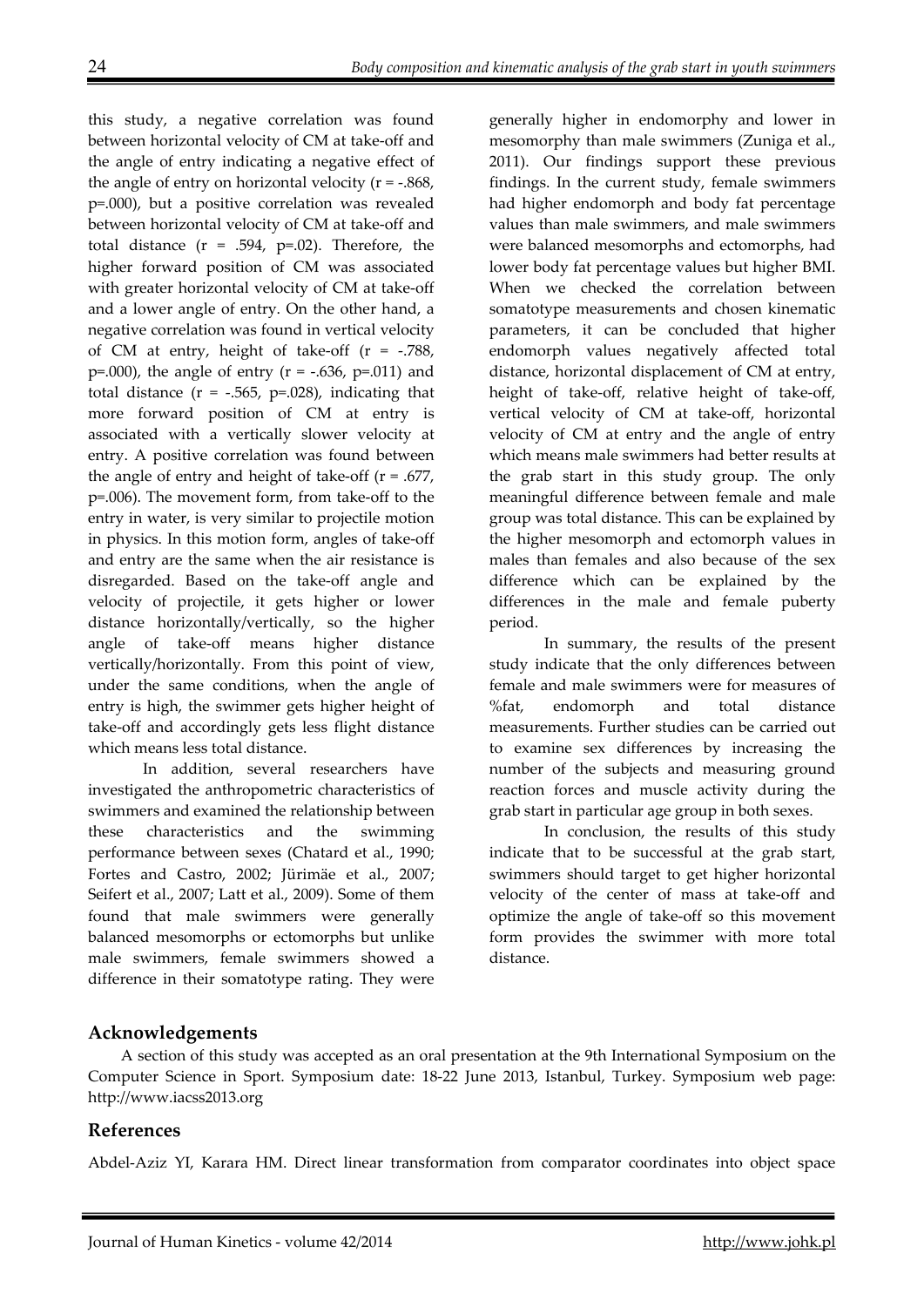coordinates in close range photogrammetry. *In: Proceedings of the Symposium on Close Range Photogrammetry*. American Society of Photogrammetry, Falls Church, Virginia, USA, 1-18; 1971

- Blanksby B, Nicholson L, Elliott B. Biomechanical analysis of the grab, track and handle swimming starts: An intervention study. *Sports Biomechanics*, 2002; 1(1): 11-24
- Breed RVP, Young WB. The effect of a resistance training programme on the grab, swing and track starts in swimming. *Journal of Sport Sciences*, 2003; 21: 213-220
- Carter JEL, Heath BH. *Somatotyping Development and Applications*. Cambridge: Cambridge University Press, 352-377; 1990
- Chandler RF, Clauser CE, McConville JT, Reynolds HM, Young JW. Investigation of inertial properties of the human body. *AMRL Technical Report*. Dayton, OH: Wright-Patterson Air Force Base, 1975; 74-137
- Chatard JC, Collomp C, Maglischo E, Maglischo C. Swimming skill and stroking characteristics of front crawl swimmers. *International Journal of Sports Medicine*, 1990; 11, 156-161
- Chen S, Tang W. The comparison of effectiveness between grab start and track start in competitive swimming. *u: ISB XXth Congress-ASB 29th Annual Meeting*. Cleveland, Ohio. Book of proceeding, 884. 2005; July 31 - August 5. www.asbweb.org/conferences/2005 /pdf/0884.pdf
- Cossor JM, Mason BR. Swim start performances at the Sydney 2000 Olympic Games. In: XIX International Symposium on Biomechanics in Sports ISBS. San Francisco, International Society of Biomechanics in Sport. Eds. Blackwell, J. R. and Sanders, R. H.70-73; 2001
- Dopsaj M, Matkovic I, Thanopoulos V, Okkicic T. Reliability and validity of basic kinematics and mechanical characteristics of pulling force in swimmers measured by the method of tethered swimming with maximum intensity of 60 seconds. *Scientific Journal Facta University Series: Physical Education and Sport*, 2003; 1(10): 11-22
- Erlandson MC, Sherar LB, Mirwald RL, Maffulli N, Baxter-Jones ADG. Growth and maturation of adolescent female gymnasts, swimmers and tennis players. *Medicine and Science in Sports and Exercise*, 2008; 40(1): 34-42
- Fortes MSR, Castro CLN. Body composition, maturation stage and motor performance in children and young swimmers. *Fitness and Performance Journal*, 2002; 1(4): 42-49
- Galbraith H, Scurr J, Hencken C, Wood L, Graham-Smith P. Biomechanical comparison of the track start and the modified one-handed track start in competitive swimming: An intervention study. *Journal of Applied Biomechanics*, 2008; 24(4): 307-315
- Garcia-Hermoso A, Escalante Y, Arellano R, Navarro F, Dominguez AM, Saavedra JM. Relationship between final performance and block times with the traditional and the new starting platforms with a back plate in international swimming championship 50-m and 100-m freestyle events. *Journal of Sports Science and Medicine*, 2013; 12: 698-706
- Gautier J, Baly L, Zanone P, Waiter B. A kinematic study of fin swimming at surface. *Journal of Sports Science Medicine*, 2004; 3: 91-95
- Guimaraes ACS, Hay J. A mechanical analysis of the grab starting technique in swimming. *International Journal of Sport Biomechanics*, 1985; 1: 25-35
- Hay JG. *The biomechanics of sports techniques*. 2<sup>th</sup> edition. New Jersey: Prentice-Hall Inc. A Paramount Communications Company, USA. 337-382; 1978
- Heusner WW. Theoretical specifications for the racing dive: Optimum angle of take-off. *Research Quarterly*, 1959; 30(3): 25-37
- Holthe MJ, McLean SP. Kinematic comparison of grab and track starts in swimming. *19th International Symposium on Biomechanics in Sports 2001*; University of San Francisco
- Issurin V, Verbitsky O. Track start versus grab start: evidence from the Sydney Olympic Games. In: Swimming Science IX. Saint Etienne, University of Saint Etienne. Ed. Chatard, J.C., 213-218; 2002
- Jorgic B, Puletic M, Stankovic R, Okicic T, Bubanj S, Bubanj R. The kinematic analysis of the grab and track